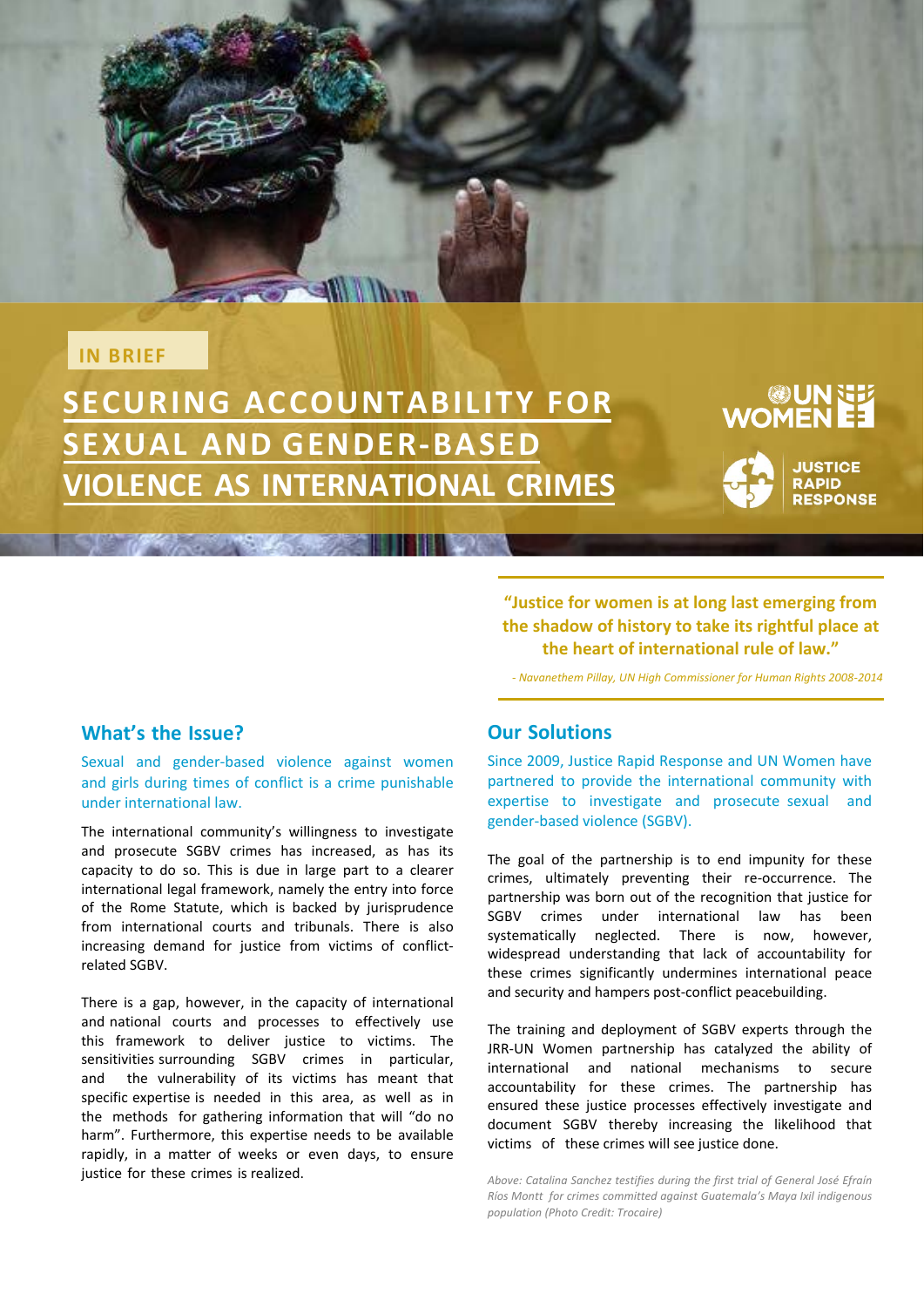



## **From Investigations to Justice**

As a result of the JRR -UN Women partnership, since 2009, every UN Commission of Inquiry **RELATED SEXUAL AND GENERATED SEXUAL AND GENERATED SEXUAL AND GENERA<br>
<b>RELATED SEXUAL AND GENERATED SEXUAL AND GENERATED SEXUAL AND GENERATED SEXUAL AND GENERATED SEXUAL AND GENER** (COI) has had a gender adviser/SGBV investigator<br>on its team of experts. on its team of experts.

- In 2016, the UN Secretary-General's Report on Sexual Violence in Conflict (S/2016/361) highlighted the contribution of the JRR-UN Women SGBV Justice Experts Roster to accountability mechanisms around the world.

- Human Rights Council Resolution A/HRC/RES/23/25 (June 2013) specifically calls for the use of rosters such as the JRR-UN Women SGBV Justice Experts Roster to ensure the rapid deployment of expertise to investigate allegations of mass rape or systematic sexual violence.

- In 2014, Member States and international criminal justice personnel cited the JRR-UN Women Roster as a best practice at the U< Summit to End Sexual Violence in Conflict.

### **UNDERSTANDING VIOLENT EXTREMISM**

Some of the most comprehensive analysis of rights violations committed by violent extremist groups, including against women and girls, has been documented by the COI for Syria as well as Fact Finding Missions for Iraq, Boko Haram and Libya.

Experts have been deployed to each of these mechanisms through the joint Roster. As a result, the reports have provided the international community with a more comprehensive understanding of the use of SGBV as part of the strategic objectives of violent extremist groups.



*Temporary courtroom, Minova town, Democratic Republic of Congo, February 2014. The woman on the left, a victim of rape, talks to psychologist, Miracle Chibonga Zawadyi. (Credit: Diana Zeyneb Alhindawi / ICRC 2015)*

**SYRIA:** Experts deployed to the COI on Syria have highlighted the prominent role SGBV has played in the conflict. The COI's findings on SGBV have been widely reported in the media and brought to the attention of the Human Rights Council and the Security Council by both the Commissioners themselves as well as the SRSG on Sexual Violence in Conflict and the Special Rapporteur on Violence against Women.

**NORTH KOREA:** The gender advisor deployed to the COI on the Democratic People's Republic of Korea (DPRK) contributed to the design of the methodology, investigation plan and scope of the mandate, ensuring gender was mainstreamed in all areas of the Commission's work. The report is credited as being the most gender sensitive COI report produced to date, and resulted in calls for action by both the UN General Assembly and the UN Security Council.

**DEMOCRATIC REPUBLIC OF THE CONGO:** The SGBV investigator UN Women deployed to support the International Criminal Court's (ICC) investigations in the DRC assisted in collecting evidence that enabled the prosecution to demonstrate the alleged criminal conduct of Bosco Ntaganda in the commission of sexual crimes, leading to the ICC Pre-Trial Chamber II unanimously confirming - for the first time - all sexual and gender based crimes charges sought by the Prosecution.